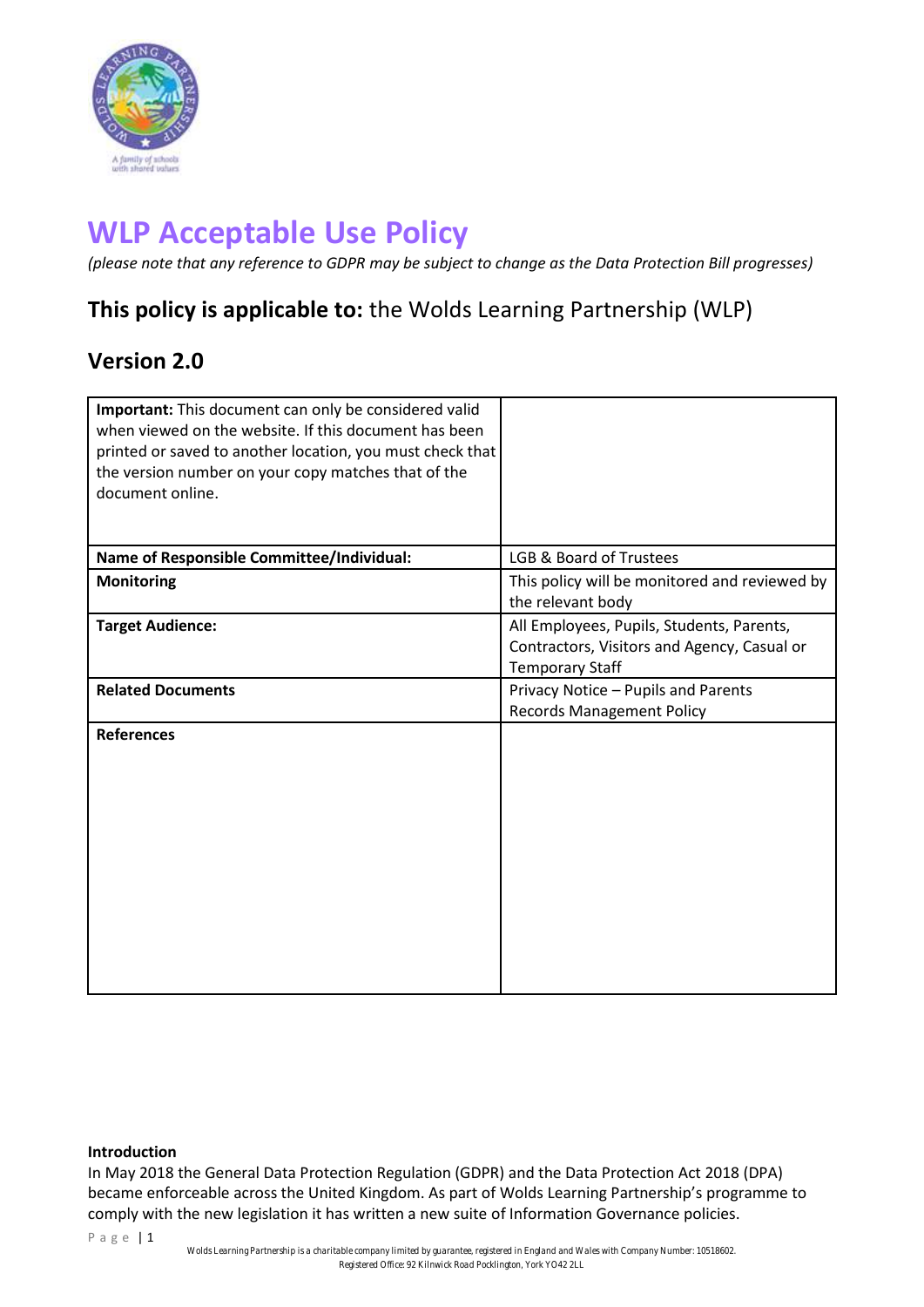

The Acceptable Use policy governs the use of the Trust's corporate network that individuals use on a daily basis in order to carry out business functions.

This policy should be read in conjunction with the other policies in the Trust's Information Governance policy framework and the Acceptable User Policy individual to schools for dissemination of information to pupils.

# **Scope**

All policies in Wolds Learning Partnership's Information Governance policy framework apply to all School employees, any authorised agents working on behalf of Schools within the Trust, including temporary or agency employees, and third party contractors. Individuals who are found to knowingly or recklessly infringe these policies may face disciplinary action.

The policies apply to information in all forms including, but not limited to:

- Hard copy or documents printed or written on paper,
- Information or data stored electronically, including scanned images,
- Communications sent by post/courier or using electronic means such as email, fax or electronic file transfer,
- Information or data stored on or transferred to removable media such as tape, CD, DVD, USB storage device or memory card,
- Information stored on portable computing devices including mobile phones, tablets, cameras and laptops,
- Speech, voice recordings and verbal communications, including voicemail,
- Published web content, for example intranet and internet,
- Photographs and other digital images.

# **Email and Instant Messaging Use**

The Trust schools provide email accounts to employees to assist with performance of their duties. The Trust schools also allows employees to use its instant messaging service. For the benefit of doubt Instant Messages are classed as email communications in this policy.

# Personal Use

Whilst email accounts should primarily be used for business functions, incidental and occasional use of the email account in a personal capacity may be permitted so long as:

- Personal messages do not tarnish the reputation of the Trust or schools within it,
- Employees understand that emails sent to and from corporate accounts are the property of the Trust,
- Employees understand that Trust management may have access to their email account and any personal messages contained within,
- Employees understand that the Emails sent to/from their email account may have to be disclosed under Freedom of Information and/or Data Protection legislation,
- Employees understand that the Trust reserves the right to cleanse email accounts at regular intervals which could result in personal emails being erased from the corporate network,
- Use of corporate email accounts for personal use does not infringe on business functions.

# Inappropriate Use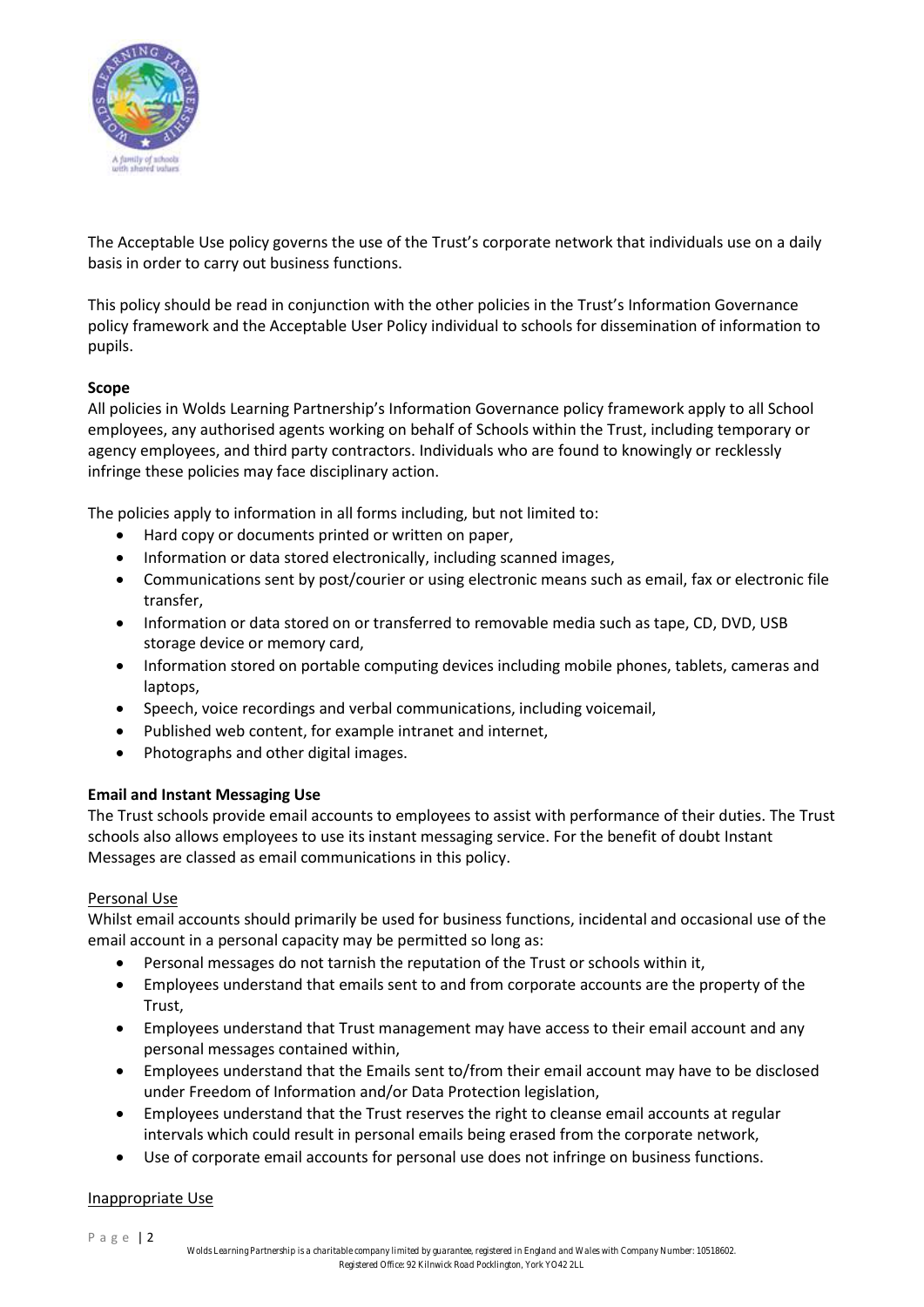

The Trust does not permit individuals to send, forward, or solicit emails that in any way may be interpreted as insulting, disruptive, or offensive by any other individual or entity. Examples of prohibited material include, but are not necessarily limited to:

- Sexually explicit messages, images, cartoons, jokes or movie files,
- Unwelcome propositions,
- Profanity, obscenity, slander, or libel,
- Ethnic, religious, or racial slurs,
- Political beliefs or commentary,
- Any messages that could be construed as harassment or disparagement of others based on their sex, gender, racial or ethnic origin, sexual orientation, age, disability, religious or philosophical beliefs, or political beliefs.

# Other Business Use

Users are not permitted to use emails to carry out their own business or business of others. This includes, but not necessarily limited to, work for political organisations, not-for-profit organisations, and private enterprises. This restriction may be lifted on a case by case basis at the discretion of Trust management.

# Email Security

Users will take care to use their email accounts in accordance with the Trust's information security policy. In particular users will:

- Not click on links in emails from un-trusted or unverified sources,
- Use secure email transmission methods when sending personal data,
- Not sign up to marketing material that could jeopardise the Trust or individual school IT network,
- Not send excessively large email attachments without authorisation from Trust management and the Trust IT provider.

# Group Email Accounts

Individuals may also be permitted access to send and receive emails from group and/or generic email accounts. These group email accounts must not be used in a personal capacity and users must ensure that they sign each email with their name so that emails can be traced to individuals. Improper use of group email accounts could lead to suspension of an individual's email rights. Network Manager will have overall responsibility for allowing access to group email accounts but this responsibility may be devolved to other individuals.

The Trust may monitor and review all email traffic that comes to and from individual and group email accounts.

# **Internet Use**

The Trust provides internet access to employees to assist with performance of their duties.

# **Social Media Use**

The Trust recognises and embraces the benefits and opportunities that social media can contribute to an organisation. The Trust also recognises that the use of social media is a data protection risk due to its open nature and capacity to broadcast to a large amount of people in a short amount of time.

# Corporate Accounts

The Trust has a number of social media accounts across multiple platforms. Nominated employees will have access to these accounts and are permitted to post general information about the Trust. Authorised